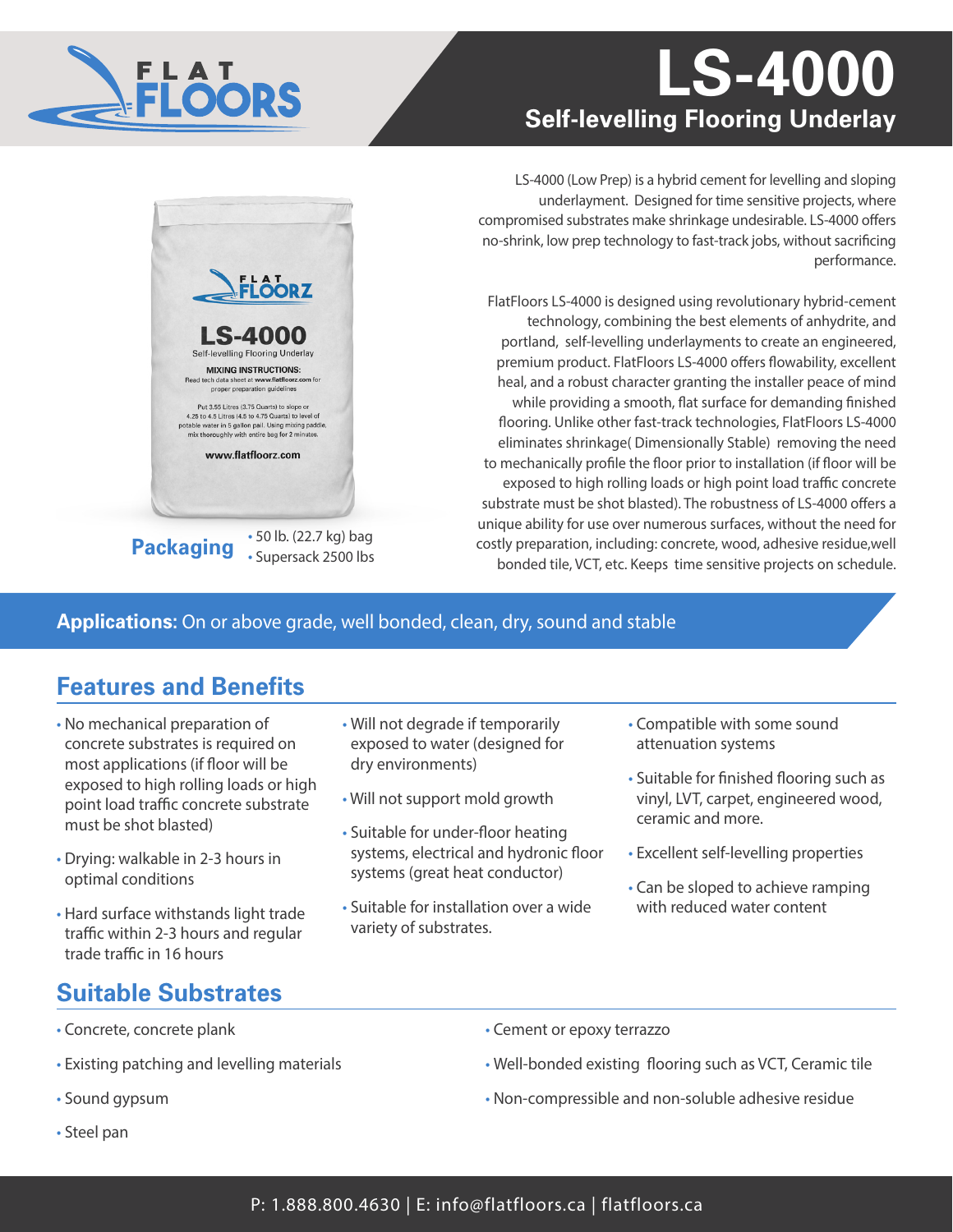

## **Characteristics and Specifications**

| Approx. 22 sq ft @ 1/4"                              |                                                                                        |                        |
|------------------------------------------------------|----------------------------------------------------------------------------------------|------------------------|
| Compressive (ASTM C109):                             | 24 hours                                                                               | 1200 psi / 8.3 MPa     |
|                                                      | 7 days                                                                                 | 2500 psi / 17 MPa      |
|                                                      | 28 days                                                                                | 4000 psi / 27 MPa      |
| <b>Placement Time:</b>                               | 20 min                                                                                 |                        |
| Time to foot traffic:                                | 180 mins                                                                               |                        |
| Time to flooring:                                    | Breathable 12 hrs per 1/4"                                                             |                        |
|                                                      | Non-breathable 16 hrs to first 1/4                                                     |                        |
|                                                      | and 16 hrs for each additional 1/4 temperature for application (material &<br>ambient) |                        |
| Yield:                                               | 22.7 kg (50 lbs)                                                                       | 0.47 cu ft             |
| Coverage:                                            | 22.7 kg (50 lbs)                                                                       | Approx. 22 sq ft @ 1/4 |
| Water per 22.7 kg (50 lbs) unit:                     | 3.55 litres (3.75 quarts) for sloping<br>4.5 litres (4.75 quarts) for levelling        |                        |
| Temperature for application (material<br>& ambient): | Adjust temperature of material by use warm or cold water for mixing                    |                        |
| Flammability:                                        | 10 Celsius to 32 Celsius (50°F to 90°F)                                                |                        |
|                                                      | Flame Spread 0, Smoke Development 0                                                    |                        |
| Shelf life:                                          | 12 months when unopened & stored per instructions                                      |                        |

## **Leed Certifications**

*LS-4000 may contribute to LEED certification of projects as follows:*

- Indoor Environmental Quality EQ 4.2 Low Emitting Materials VOC content 0g/l (calculated)
- Materials & Resources Building Reuse Maintain MR 1.1, MR 1.2 Provides new, pristine subfloor
- MR 5.1, 5.2 Regional Manufactured Calgary, AB Regional Materials >50%

## **General Guidelines**

- For interior use only
- Install between 10 celsius and 32 Celsius (50°F 90°F)
- For installation in enclosed, climate controlled buildings
- Keep dry for 24 hours after installation
- Avoid exposure to regular trade traffic for 16-36 hours after

## **Application**

- Not for use as a permanent wear surface, or as a substrate for an epoxy coating wear surface.
- Installation must conform to applicable local, provincial and federal building codes.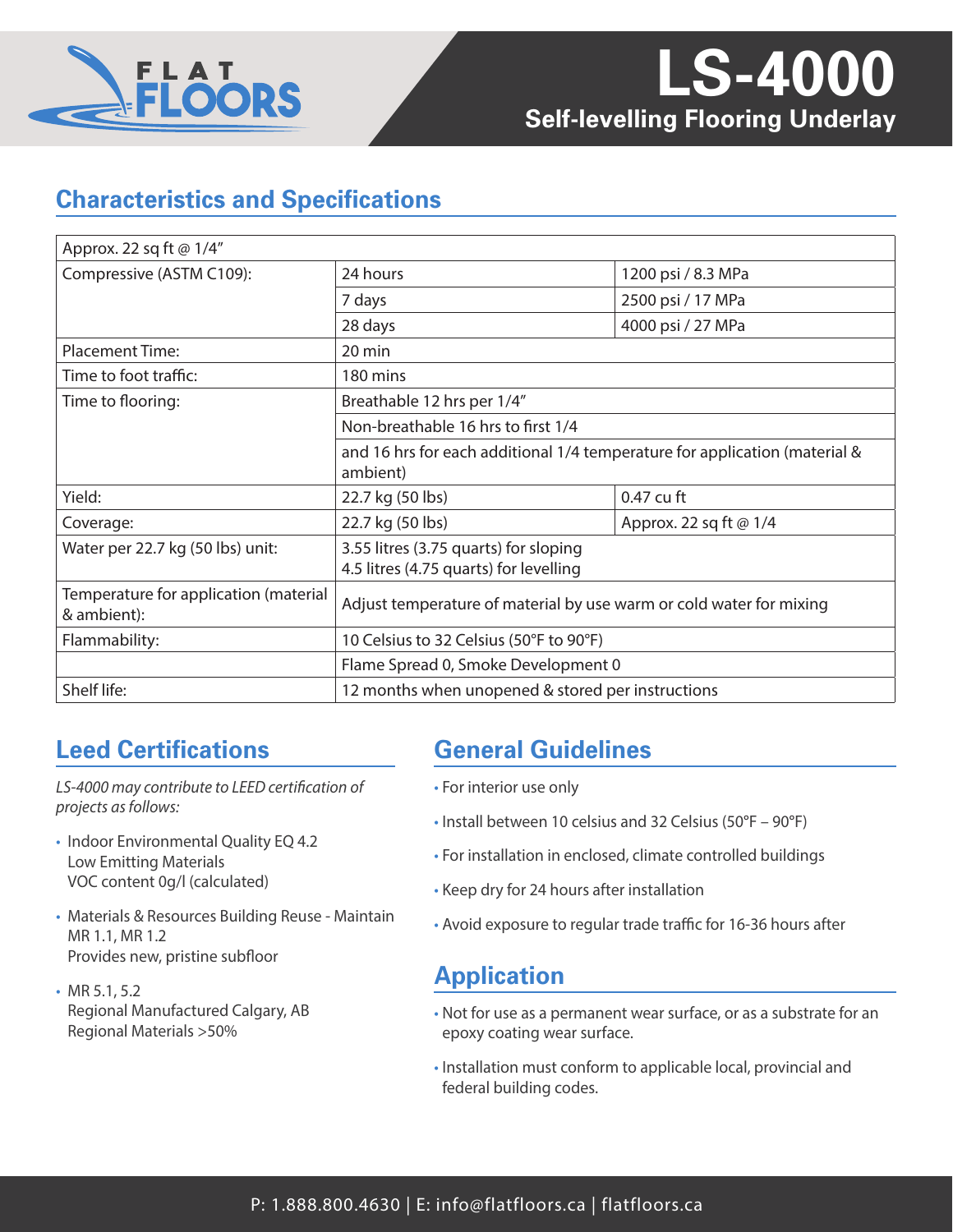

# **Self-levelling Flooring Underlay LS-4000**

## **Preparation and Application** *(For professional use only)*

#### **REFERENCES**

- ASTM F1869 Standard Test Method for Measuring Moisture Vapor Emission Rate of Concrete Sub oor Using Anhydrous Calcium Chloride
- ASTM F2170 Standard Test Method for Determining Relative Humidity in Concrete Floor Slabs Using in situ Probes
- ASTM F-710 Standard Practice for Preparing Concrete Floors to Receive Resilient Flooring
- ASTM C1708 Standard Test Methods for Self-levelling Mortars Containing Hydraulic Cements

Reference the floor covering and adhesive manufacturers documentation to verify suitability of LS-4000 as a subfloor for the flooring system (any adhesive used for concrete is generally suitable for LS-4000). Follow the directions of the flooring and adhesive manufacturer to determine the maximum allowable moisture content (RH) or transmission of the substrate. If the moisture content (ASTM F-2170) or moisture vapor transmission rate (ASTM F-1869) of the substrate exceeds the requirements of the flooring system, utilize moisture control prior to installation of the LS-4000.

Honor all moving joints. Complete crack and substrate repairs prior to installation. Consult an engineer for required joints and crack repairs prior to installation. Contact Technical Services for required surface preparation on installations that will be exposed to high rolling loads or high point loads (shot blast).

**Maintain a minimum of 10 Celsius during the pour and for 72 hours after the pour.** Acclimate the material to a minimum of 10 Celsius prior to mixing. To maximize flowability and working time, utilize cool water when temperatures exceed 30 Celsius.

For installation over hydronic heating systems utilize a minimum of 1.5" of material, with 3⁄4" of material above the hydronic system. LS-4000 is compatible with and accepts the direct application of, urethane, moisture cure and other typical floor covering adhesives (always test compatibility for guaranteed results).

LS-4000 can be applied in two lifts to a maximum depth of 3". Contact Technical Services for 2 lift application methodology.

### **SURFACE PREPARATION**

All Substrates must be sound, clean, dry and free of contaminants (oil, dirt, laitance etc.) that may interfere with adhesion. Areas of the floor that do not exhibit a tensile pull strength greater than 100 psi are not suitable and must be mechanically removed to a sound, stable base and subsequently repaired prior to application of LS-4000. Do not use solvents, acids, chemical adhesive removers to prepare the substrate. All bond breaking substances (cure residues, excess salts from silicates etc.) must be removed prior to priming. Completely vacuum all dust and debris from the substrate prior to priming with FlatFloors Primer 1.

Gypsum substrates must exhibit a sound surface, be free from dust and surface weakness prior to application of the primer.

Non-soluble adhesives must be scraped to a well-bonded residue. Water-soluble adhesives must be removed mechanically to the substrate. Verify type of adhesive prior to mechanical removal to ensure adhesive containing asbestos is not introduced into the environment. Follow all local, Provincial and federal laws for removal and disposal of adhesive or flooring materials containing asbestos. LS-4000 is not for use as a suitable means to encapsulate residue of hazardous materials.

Wood floors must satisfy local building codes, utilize exterior grade plywood, suitable OSB or other resistant to water, and be free from deflection. The wood must be free of contaminants (oils, wax, dirt etc.) that could function as bond breaker prior to application of the primer. Wood floors that exhibit extreme deflection require the use of reinforcing lath, contact technical support for details.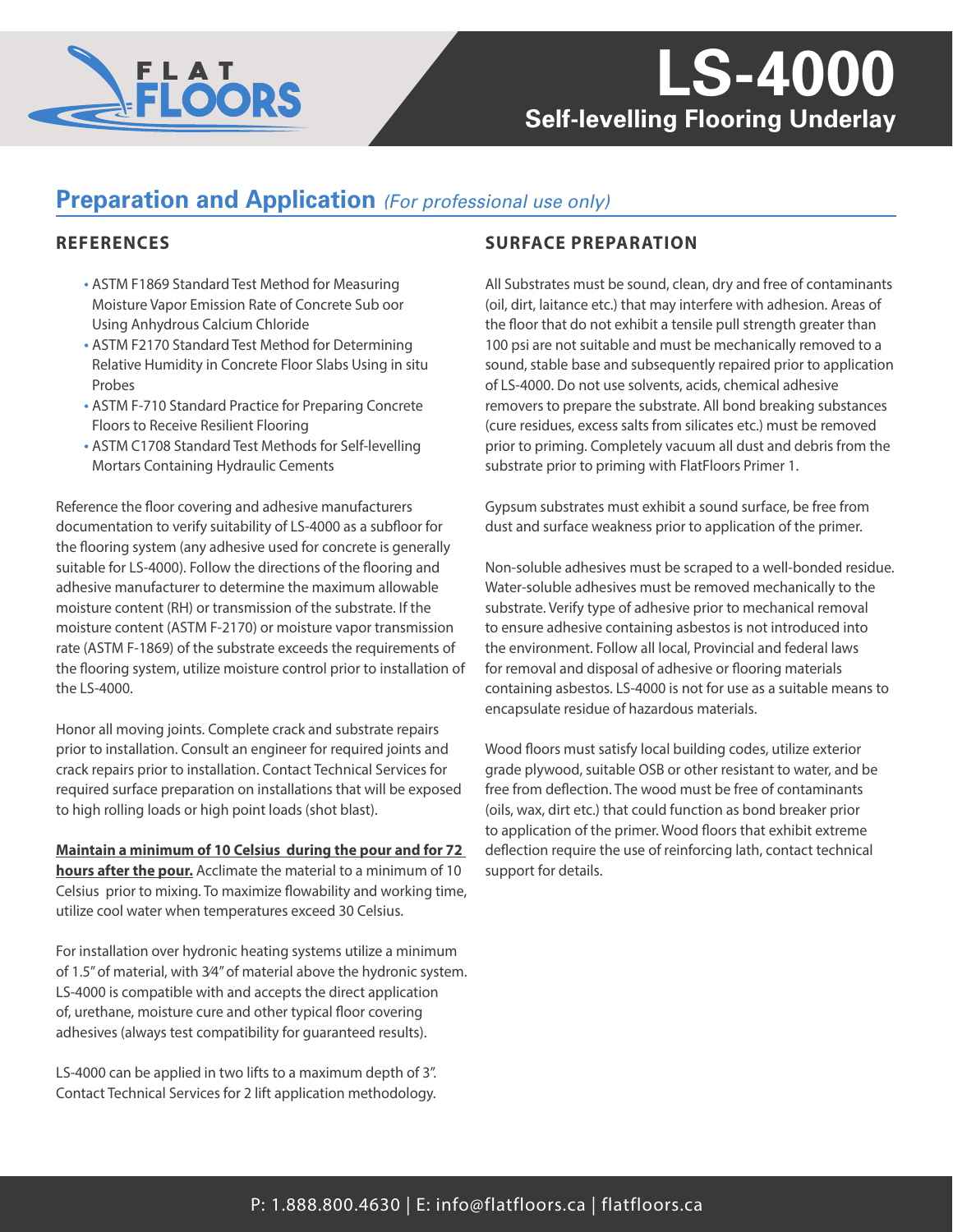

# **Self-levelling Flooring Underlay LS-4000**

## **Preparation and Application** *(For professional use only)*

### **SUBSTRATE PRIMING**

Prime porous, absorbent substrates with PRIMER. Prime nonporous substrates (adhesive residue, epoxy terrazzo, ceramic tile etc) with ACRYLIC EMBOSSING ADDITIVE prior to application of LS-4000. Reference instructions on the respective data sheets.

Following priming and prior to material mixing and application, seal all voids around pipe or conduit intrusion (plumbing and electrical penetrations), walls and otherwise with rapid setting patch or foam insulation. LS-4000 is very flowable and will flow through any open voids and (end up on car hood in parkade below or worse). LS-4000 has tremendous bonding properties, place tape or bond breaker on vertical surfaces that will contact the LS-4000. Provide a barrier between LS-4000 and metallic construction (e.g. heating pipes), which can lead to corrosion.

When applying LS-4000 on Wood substrates, a reinforcing lath may be required depending on the deflection on the substrate.

Shut HVAC units off for installation and first 16-24 hours of material cure. Maintain air circulation to assist in drying, however avoid direct air flow across the surface of the material for 16-24 hours. Avoid direct exposure to direct sun or wind during the application.

#### **MIXING**

#### Water:

levelling: 4.25 to 4.5 litres (4.5 to 4.75 quarts) per 22.7 kg (50lbs) unit Mix Time: 2.5 minutes with 850 – 1200 rpm drill or through pump.

Ramping: 3.55 litres (3.75 quarts) per 22.7 kg (50lbs) unit Mix Time: 2.5 minutes with 850 – 1200 rpm drill or through pump.

Over watering and/or under mixing (failing to generate adequate shear) will result in lower ultimate compressive strengths. For applications beyond 3/4" utilize the low water range. Segregation of sand during placement indicates over watering.

Add designated clean, potable water to a clean mixing barrel, add the powder and mix at the designated speed for 2.5 minutes. Ensure all material is homogenous, and no dry lumps or unmixed

material is at the bottom of the mix. During mixing, keep the paddle below the surface of the material to reduce introduction of excess air into the mix. Once mixed, pour onto the substrate immediately to maximize material flow and placement time.

#### **PUMPING**

LS-4000 may be mixed and/or pumped with most standard batch or inline mixing/pumping equipment. Contact FlatFloors technical services for pump questions.

### **APPLICATION**

Immediately after mixing is complete pour the mix on the substrate, rake to the required depth and smooth using appropriate tools (smoother or porcupine roller). When placing mixed material, maintain a wet edge, always pouring back into the leading edge of the previous placement.

#### **Drying Time**

Do not used forced air to assist in drying LS-4000, but do provide for adequate ventilation and circulation of air. LS-4000 generally hardens to accept light foot traffic 2-2.5 hours after placement. Avoid construction traffic for a minimum of 16 -26 hours (temperature dependent).

LS-4000 is self-drying, do not wet cure or use curing or sealing compounds. To facilitate drying, ensure rooms where LS-4000 is installed have air circulation. Do not introduce heavy air flow to the surface of LS-4000. Overhead fans, forced air heating or air conditioning, in floor heating, hydronic heating should be turned off until after 16-24 hours of drying. Temperature, humidity and air flow will impact drying time. The use of a moisture meter is recommended to verify readiness for flooring. Multiple areas should be surveyed to ensure dryness throughout. Use of a Delmhorst G-79 and a reading of 5% moisture content or lower, or a GE® Protimeter moisture meter such as the Surveymaster or Aquant. In the RF (Radio Frequency) mode a ready of 180 or lower indicates suitable dryness for any floor covering.